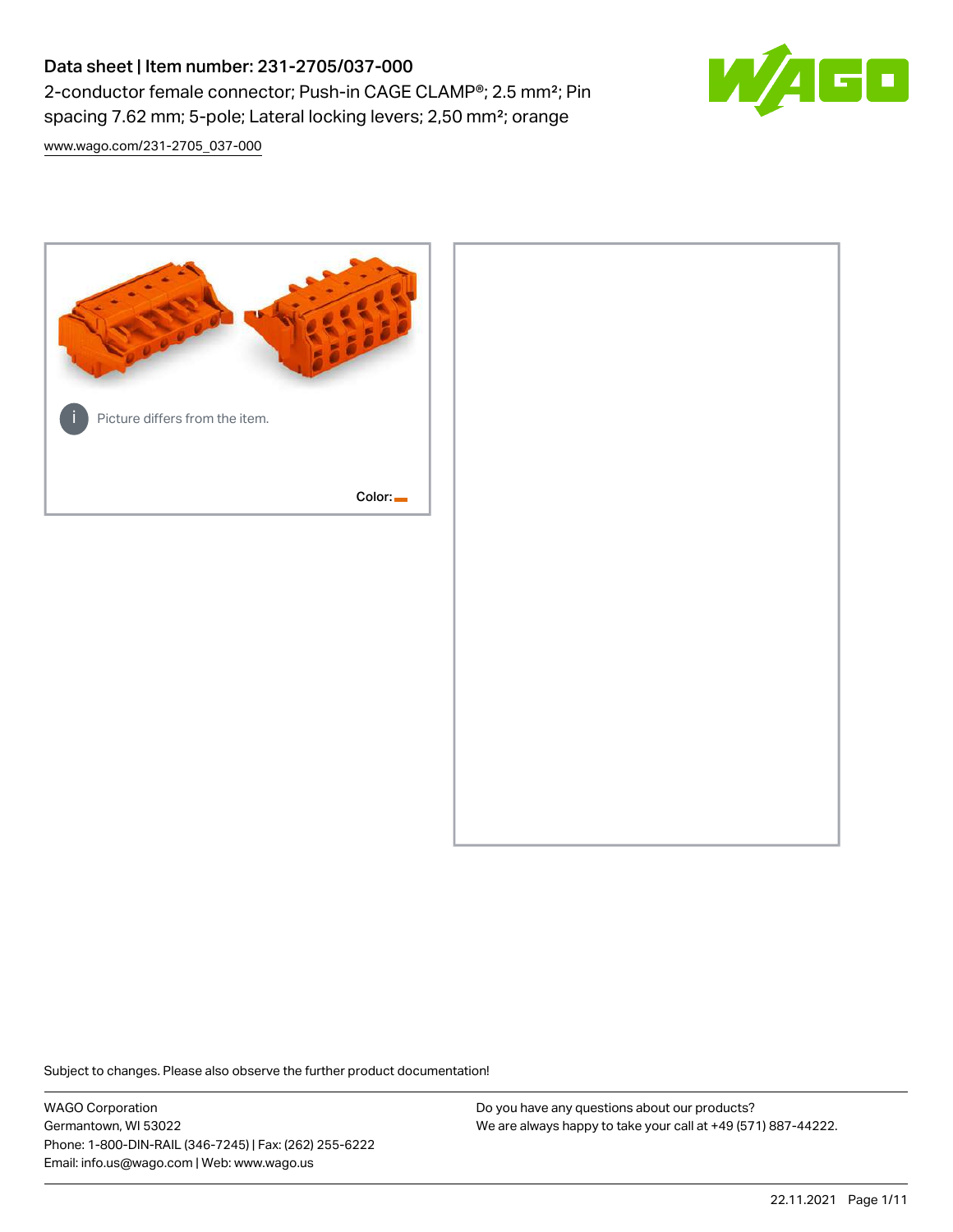

Dimensions in mm

 $L =$  (pole no.  $-2$ ) x pin spacing + 12.5 mm

2- to 3-pole female connectors – one latch only

#### Item description

- **Universal connection for all conductor types**
- **Two conductor entries per pole**
- $\blacksquare$ For looping through power or data buses
- $\blacksquare$ Bus connection is retained, even when unmated
- $\blacksquare$ Push-in termination of solid and ferruled conductors
- $\blacksquare$ With coding fingers

Subject to changes. Please also observe the further product documentation!

WAGO Corporation Germantown, WI 53022 Phone: 1-800-DIN-RAIL (346-7245) | Fax: (262) 255-6222 Email: info.us@wago.com | Web: www.wago.us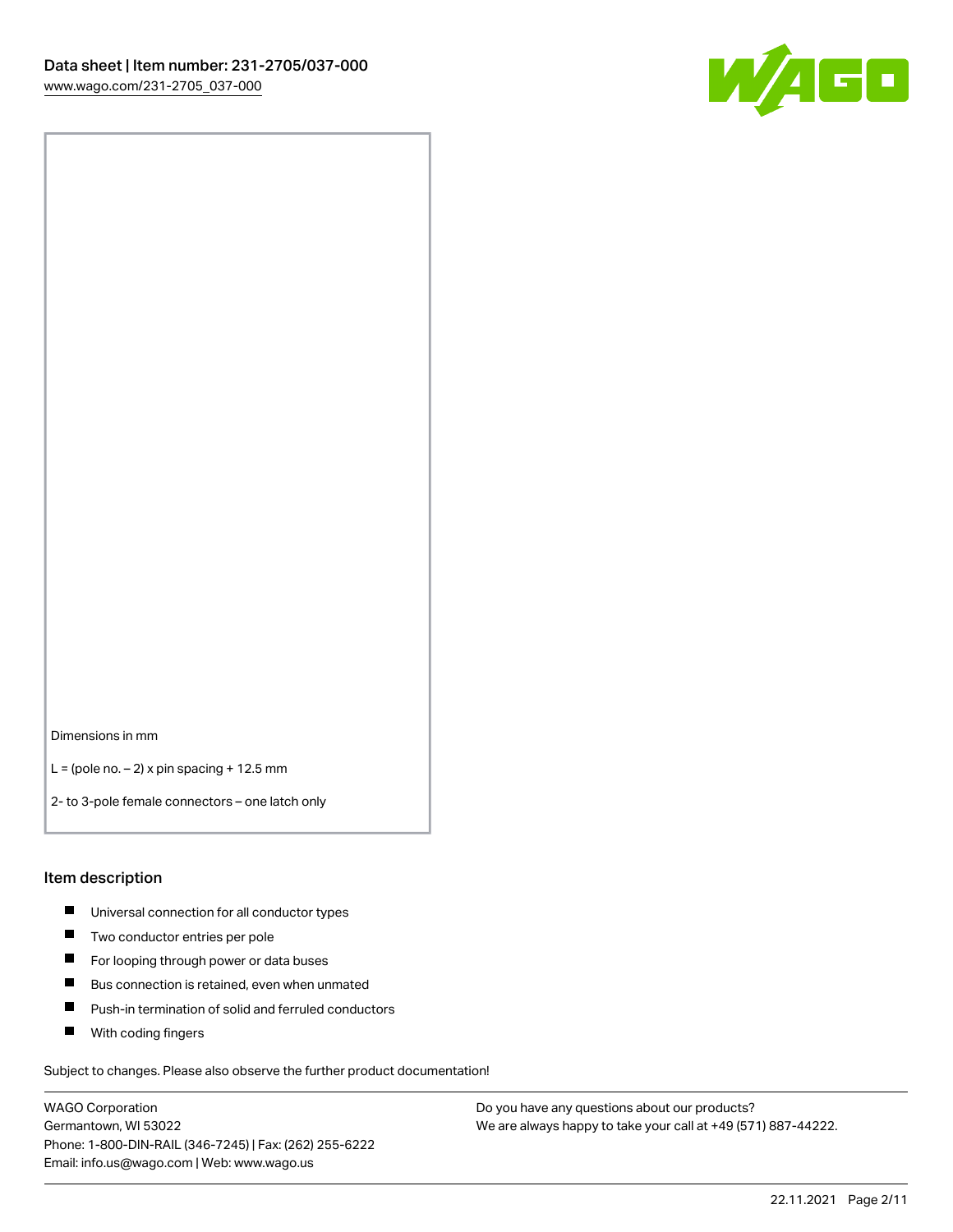

#### Data Notes

| .                    |                                                                                                                                                                                                                                                                                                                                   |
|----------------------|-----------------------------------------------------------------------------------------------------------------------------------------------------------------------------------------------------------------------------------------------------------------------------------------------------------------------------------|
| Safety information 1 | The MCS-MULTI CONNECTION SYSTEM includes connectors<br>without breaking capacity in accordance with DIN EN 61984. When<br>used as intended, these connectors must not be connected<br>/disconnected when live or under load. The circuit design should<br>ensure header pins, which can be touched, are not live when<br>unmated. |
| Variants:            | Gold-plated or partially gold-plated contact surfaces<br>Other versions (or variants) can be requested from WAGO Sales or<br>configured at https://configurator.wago.com/                                                                                                                                                         |

### Electrical data

### IEC Approvals

| Ratings per                 | IEC/EN 60664-1                                                        |
|-----------------------------|-----------------------------------------------------------------------|
| Rated voltage (III / 3)     | 500 V                                                                 |
| Rated surge voltage (III/3) | 6 <sub>k</sub> V                                                      |
| Rated voltage (III/2)       | 630 V                                                                 |
| Rated surge voltage (III/2) | 6 <sub>k</sub> V                                                      |
| Nominal voltage (II/2)      | 1000 V                                                                |
| Rated surge voltage (II/2)  | 6 kV                                                                  |
| Rated current               | 16 A                                                                  |
| Legend (ratings)            | $(III / 2)$ $\triangle$ Overvoltage category III / Pollution degree 2 |

## UL Approvals

| Approvals per                  | UL 1059 |
|--------------------------------|---------|
| Rated voltage UL (Use Group B) | 300 V   |
| Rated current UL (Use Group B) | 20 A    |
| Rated voltage UL (Use Group D) | 300 V   |
| Rated current UL (Use Group D) | 10 A    |

#### Ratings per UL

| Rated voltage UL 1977 | 600 V |
|-----------------------|-------|
| Rated current UL 1977 | 20A   |

Subject to changes. Please also observe the further product documentation!

WAGO Corporation Germantown, WI 53022 Phone: 1-800-DIN-RAIL (346-7245) | Fax: (262) 255-6222 Email: info.us@wago.com | Web: www.wago.us Do you have any questions about our products? We are always happy to take your call at +49 (571) 887-44222.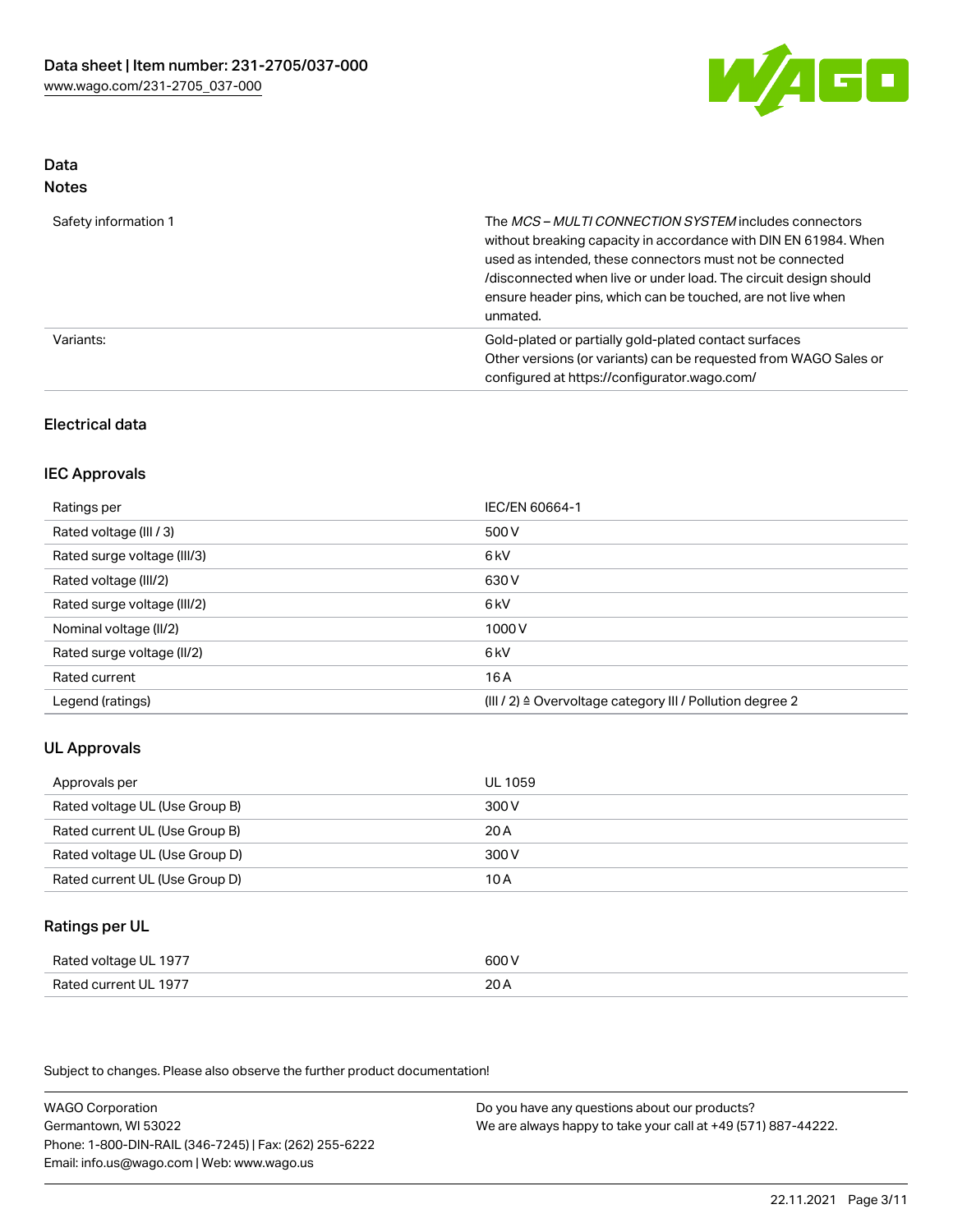

### CSA Approvals

| Approvals per                   | CSA   |
|---------------------------------|-------|
| Rated voltage CSA (Use Group B) | 300 V |
| Rated current CSA (Use Group B) | 15 A  |
| Rated voltage CSA (Use Group D) | 300 V |
| Rated current CSA (Use Group D) | 10 A  |

## Connection data

| Total number of connection points | 10 |
|-----------------------------------|----|
| Total number of potentials        |    |
| Number of connection types        |    |
| Number of levels                  |    |

#### Connection 1

#### Connection technology **Push-in CAGE CLAMP<sup>®</sup>**

| ັ                                                 | PUSN-IN CAGE CLAMP                    |
|---------------------------------------------------|---------------------------------------|
| Actuation type                                    | Operating tool                        |
| Solid conductor                                   | $0.22.5$ mm <sup>2</sup> / 24  12 AWG |
| Fine-stranded conductor                           | $0.22.5$ mm <sup>2</sup> / 24  12 AWG |
| Fine-stranded conductor; with insulated ferrule   | $0.251.5$ mm <sup>2</sup>             |
| Fine-stranded conductor; with uninsulated ferrule | $0.252.5$ mm <sup>2</sup>             |
| Strip length                                      | $910$ mm / 0.35  0.39 inch            |
| Number of poles                                   | 5                                     |
| Conductor entry direction to mating direction     | 0°                                    |

## Physical data

| Pin spacing | 7.62 mm / 0.3 inch    |
|-------------|-----------------------|
| Width       | 51.91 mm / 2.044 inch |
| Height      | 20.8 mm / 0.819 inch  |
| Depth       | 29.8 mm / 1.173 inch  |

### Plug-in connection

| Contact type (pluggable connector) | Female connector/socket |
|------------------------------------|-------------------------|
| Connector (connection type)        | for conductor           |
| Mismating protection               | No                      |
| Locking of plug-in connection      | locking lever           |
|                                    |                         |

Subject to changes. Please also observe the further product documentation!

| WAGO Corporation                                       | Do you have any questions about our products?                 |
|--------------------------------------------------------|---------------------------------------------------------------|
| Germantown, WI 53022                                   | We are always happy to take your call at +49 (571) 887-44222. |
| Phone: 1-800-DIN-RAIL (346-7245)   Fax: (262) 255-6222 |                                                               |
| Email: info.us@wago.com   Web: www.wago.us             |                                                               |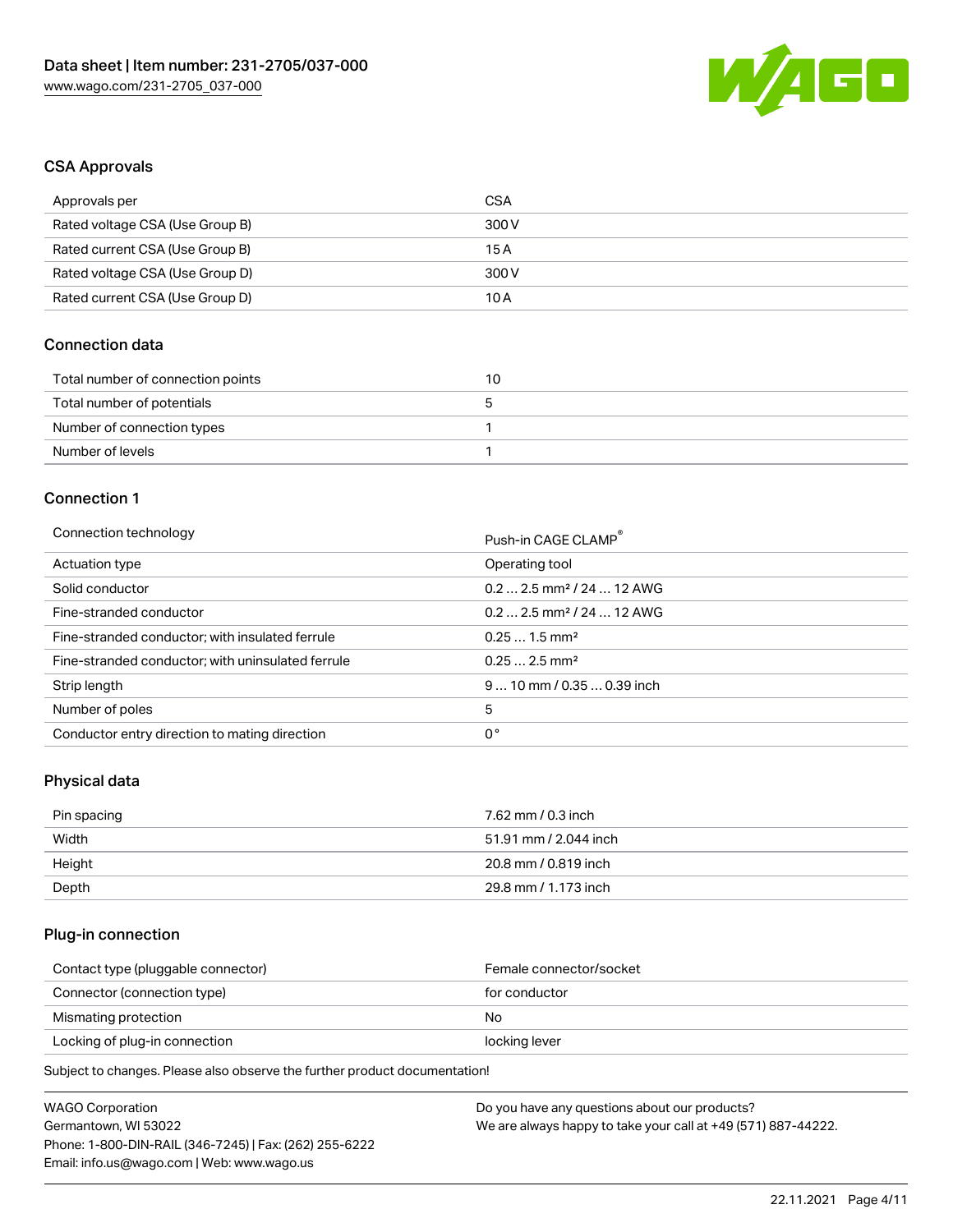

### Material data

| Color                       | orange                            |
|-----------------------------|-----------------------------------|
| Material group              |                                   |
| Insulation material         | Polyamide (PA66)                  |
| Flammability class per UL94 | V <sub>0</sub>                    |
| Clamping spring material    | Chrome nickel spring steel (CrNi) |
| Contact material            | Copper alloy                      |
| Contact plating             | tin-plated                        |
| Fire load                   | $0.302$ MJ                        |
| Weight                      | 15.2 <sub>g</sub>                 |

#### Environmental requirements

|  | Limit temperature range | −60 … +85 °Ր |
|--|-------------------------|--------------|
|--|-------------------------|--------------|

### Commercial data

| <b>Product Group</b>  | 3 (Multi Conn. System) |  |
|-----------------------|------------------------|--|
| PU (SPU)              | 50 Stück               |  |
| Packaging type        | box                    |  |
| Country of origin     | PL                     |  |
| <b>GTIN</b>           | 4044918565431          |  |
| Customs tariff number | 8536694040             |  |

#### Approvals / Certificates

#### Country specific Approvals

|      |                          |                                 | Certificate |
|------|--------------------------|---------------------------------|-------------|
| Logo | Approval                 | <b>Additional Approval Text</b> | name        |
|      | CB.                      | IEC 61984                       | NL-39756    |
|      | DEKRA Certification B.V. |                                 |             |

#### Ship Approvals

| Logo               | Approval                                  | <b>Additional Approval Text</b> | Certificate<br>name             |
|--------------------|-------------------------------------------|---------------------------------|---------------------------------|
| ABS<br><b>SALE</b> | <b>ABS</b><br>American Bureau of Shipping | $\overline{\phantom{0}}$        | 19-<br>HG1869876-<br><b>PDA</b> |

#### UL-Approvals

Subject to changes. Please also observe the further product documentation!

| <b>WAGO Corporation</b>                                | Do you have any questions about our products?                 |  |  |
|--------------------------------------------------------|---------------------------------------------------------------|--|--|
| Germantown, WI 53022                                   | We are always happy to take your call at +49 (571) 887-44222. |  |  |
| Phone: 1-800-DIN-RAIL (346-7245)   Fax: (262) 255-6222 |                                                               |  |  |
| Email: info.us@wago.com   Web: www.wago.us             |                                                               |  |  |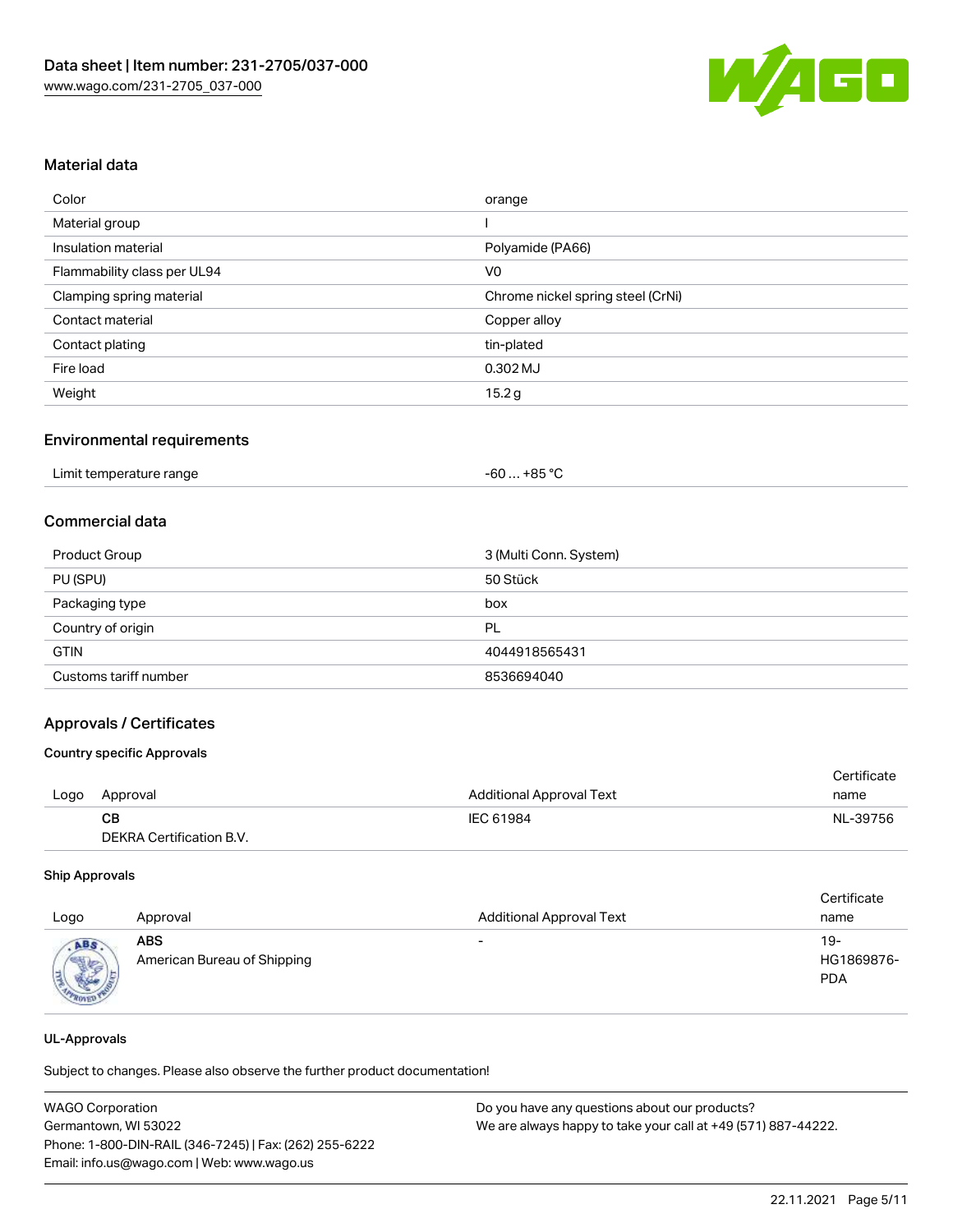

| Logo                       | Approval                            | <b>Additional Approval Text</b> | Certificate<br>name |
|----------------------------|-------------------------------------|---------------------------------|---------------------|
| $\boldsymbol{\mathcal{F}}$ | UL<br>UL International Germany GmbH | <b>UL 1059</b>                  | E45172              |
| $\boldsymbol{\mathcal{P}}$ | UL<br>UL International Germany GmbH | <b>UL 1977</b>                  | E45171              |

#### **Counterpart**



## Optional accessories

#### Insulations stops

Insulation stop



Item no.: 231-673 Insulation stop; 0.08-0.2 mm<sup>2</sup> / 0.2 mm<sup>2</sup> "s"; white [www.wago.com/231-673](http://www.wago.com/231-673) www.wago.com/231-673

Insulation stop; 0.25 - 0.5 mm<sup>2</sup>; light gray [www.wago.com/231-674](http://www.wago.com/231-674)

Insulation stop; 0.75 - 1 mm²; dark gray [www.wago.com/231-675](http://www.wago.com/231-675)

Cocca Strain relief

LEEE

Strain relief plate

Subject to changes. Please also observe the further product documentation!

WAGO Corporation Germantown, WI 53022 Phone: 1-800-DIN-RAIL (346-7245) | Fax: (262) 255-6222 Email: info.us@wago.com | Web: www.wago.us

Item no.: 231-674

Item no.: 231-675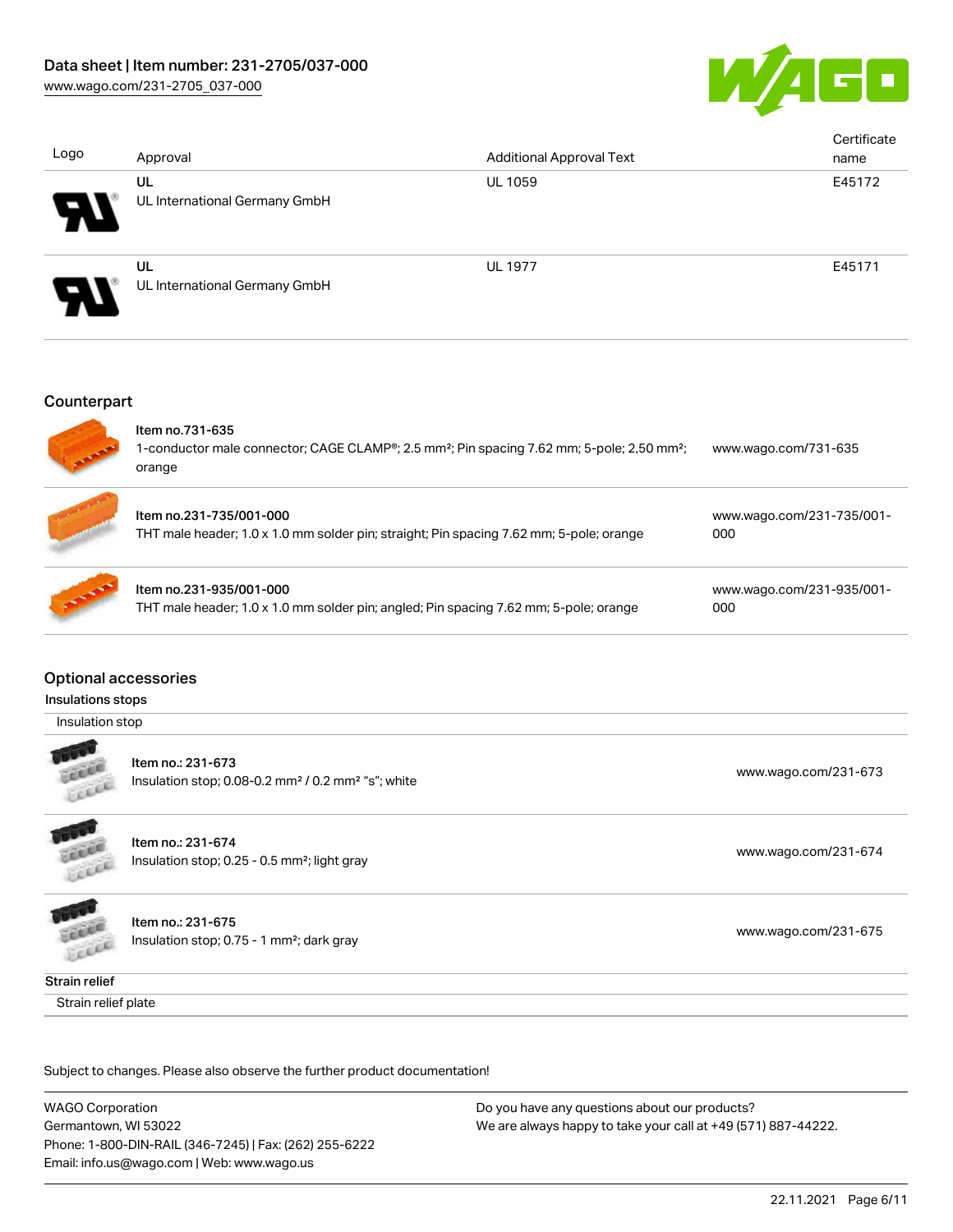

[www.wago.com/734-229](http://www.wago.com/734-229)



Item no.: 734-229 Strain relief plate; orange

| <b>Ferrules</b> |                                                                                                                                                                                    |                      |
|-----------------|------------------------------------------------------------------------------------------------------------------------------------------------------------------------------------|----------------------|
| Ferrule         |                                                                                                                                                                                    |                      |
|                 | Item no.: 216-101<br>Ferrule; Sleeve for 0.5 mm <sup>2</sup> / AWG 22; uninsulated; electro-tin plated; silver-colored                                                             | www.wago.com/216-101 |
|                 | Item no.: 216-104<br>Ferrule; Sleeve for 1.5 mm <sup>2</sup> / AWG 16; uninsulated; electro-tin plated; silver-colored                                                             | www.wago.com/216-104 |
| Ē               | Item no.: 216-106<br>Ferrule; Sleeve for 2.5 mm <sup>2</sup> / AWG 14; uninsulated; electro-tin plated; silver-colored                                                             | www.wago.com/216-106 |
| ī.              | Item no.: 216-102<br>Ferrule; Sleeve for 0.75 mm <sup>2</sup> / AWG 20; uninsulated; electro-tin plated; silver-colored                                                            | www.wago.com/216-102 |
|                 | Item no.: 216-103<br>Ferrule; Sleeve for 1 mm <sup>2</sup> / AWG 18; uninsulated; electro-tin plated                                                                               | www.wago.com/216-103 |
|                 | Item no.: 216-123<br>Ferrule; Sleeve for 1 mm <sup>2</sup> / AWG 18; uninsulated; electro-tin plated; silver-colored                                                               | www.wago.com/216-123 |
| î.              | Item no.: 216-122<br>Ferrule; Sleeve for 0.75 mm <sup>2</sup> / AWG 20; uninsulated; electro-tin plated; silver-colored                                                            | www.wago.com/216-122 |
| ă.              | Item no.: 216-124<br>Ferrule; Sleeve for 1.5 mm <sup>2</sup> / AWG 16; uninsulated; electro-tin plated                                                                             | www.wago.com/216-124 |
|                 | Item no.: 216-142<br>Ferrule; Sleeve for 0.75 mm <sup>2</sup> / 18 AWG; uninsulated; electro-tin plated; electrolytic copper; gastight<br>crimped; acc. to DIN 46228, Part 1/08.92 | www.wago.com/216-142 |
|                 | Item no.: 216-132<br>Ferrule; Sleeve for 0.34 mm <sup>2</sup> / AWG 24; uninsulated; electro-tin plated                                                                            | www.wago.com/216-132 |
| i.              | Item no.: 216-121<br>Ferrule; Sleeve for 0.5 mm <sup>2</sup> / AWG 22; uninsulated; electro-tin plated; silver-colored                                                             | www.wago.com/216-121 |
|                 | Item no.: 216-143<br>Ferrule; Sleeve for 1 mm <sup>2</sup> / AWG 18; uninsulated; electro-tin plated; electrolytic copper; gastight<br>crimped; acc. to DIN 46228, Part 1/08.92    | www.wago.com/216-143 |
|                 | Item no.: 216-131<br>Ferrule; Sleeve for 0.25 mm <sup>2</sup> / AWG 24; uninsulated; electro-tin plated; silver-colored                                                            | www.wago.com/216-131 |
|                 | Item no.: 216-141<br>Ferrule; Sleeve for 0.5 mm <sup>2</sup> / 20 AWG; uninsulated; electro-tin plated; electrolytic copper; gastight<br>crimped; acc. to DIN 46228, Part 1/08.92  | www.wago.com/216-141 |
| r.              | Item no.: 216-152<br>Ferrule; Sleeve for 0.34 mm <sup>2</sup> / AWG 24; uninsulated; electro-tin plated                                                                            | www.wago.com/216-152 |
|                 | Item no.: 216-203                                                                                                                                                                  |                      |

Subject to changes. Please also observe the further product documentation!

WAGO Corporation Germantown, WI 53022 Phone: 1-800-DIN-RAIL (346-7245) | Fax: (262) 255-6222 Email: info.us@wago.com | Web: www.wago.us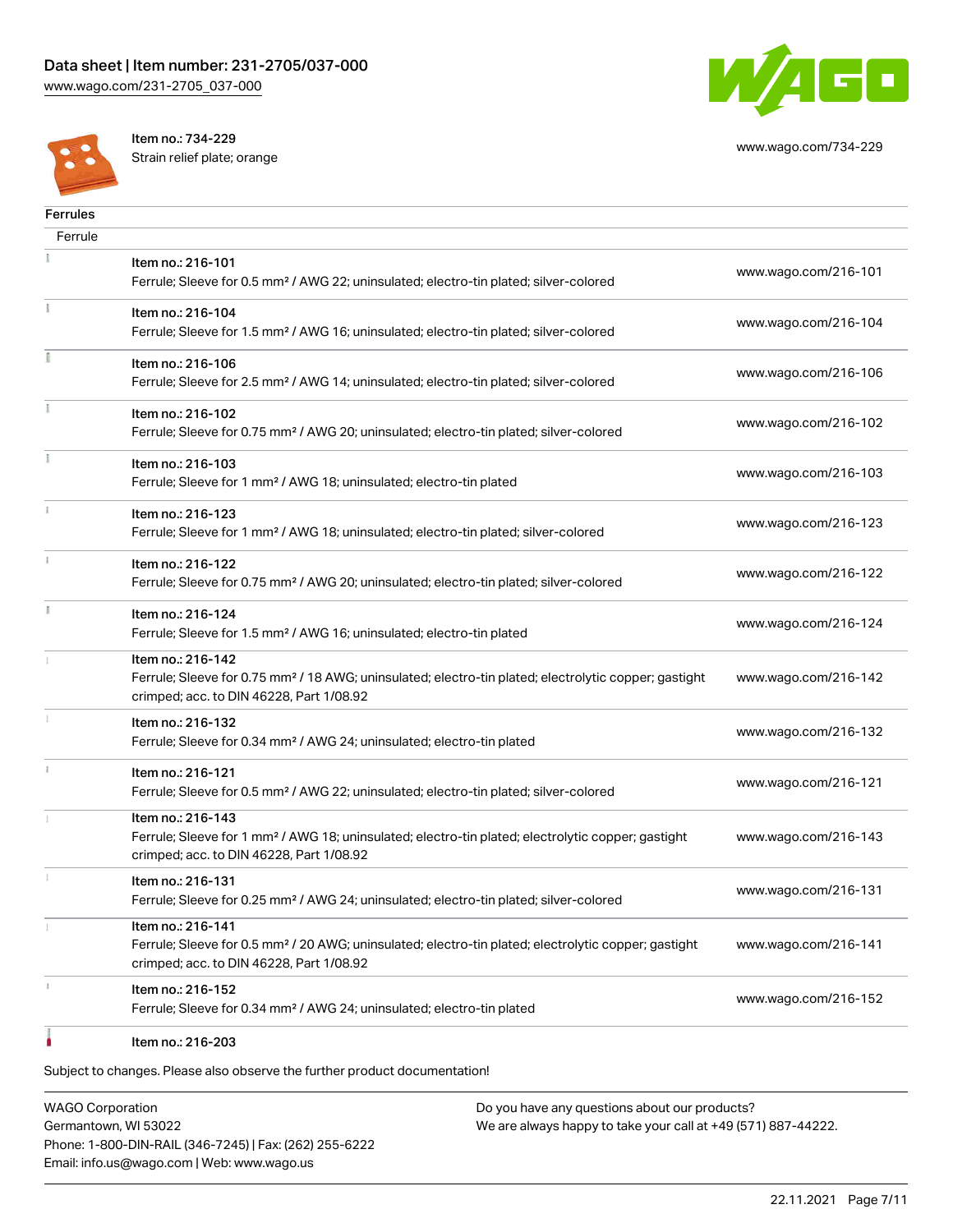

Ferrule; Sleeve for 1 mm² / AWG 18; insulated; electro-tin plated; red [www.wago.com/216-203](http://www.wago.com/216-203)

|   | Item no.: 216-202<br>Ferrule; Sleeve for 0.75 mm <sup>2</sup> / 18 AWG; insulated; electro-tin plated; gray                                                                                             | www.wago.com/216-202 |
|---|---------------------------------------------------------------------------------------------------------------------------------------------------------------------------------------------------------|----------------------|
| ı | Item no.: 216-151<br>Ferrule; Sleeve for 0.25 mm <sup>2</sup> / AWG 24; uninsulated; electro-tin plated                                                                                                 | www.wago.com/216-151 |
| Â | Item no.: 216-204<br>Ferrule; Sleeve for 1.5 mm <sup>2</sup> / AWG 16; insulated; electro-tin plated; black                                                                                             | www.wago.com/216-204 |
|   | Item no.: 216-144<br>Ferrule; Sleeve for 1.5 mm <sup>2</sup> / AWG 16; uninsulated; electro-tin plated; electrolytic copper; gastight<br>crimped; acc. to DIN 46228, Part 1/08.92; silver-colored       | www.wago.com/216-144 |
|   | Item no.: 216-201<br>Ferrule; Sleeve for 0.5 mm <sup>2</sup> / 20 AWG; insulated; electro-tin plated; white                                                                                             | www.wago.com/216-201 |
|   | Item no.: 216-223<br>Ferrule; Sleeve for 1 mm <sup>2</sup> / AWG 18; insulated; electro-tin plated; red                                                                                                 | www.wago.com/216-223 |
|   | Item no.: 216-241<br>Ferrule; Sleeve for 0.5 mm <sup>2</sup> / 20 AWG; insulated; electro-tin plated; electrolytic copper; gastight<br>crimped; acc. to DIN 46228, Part 4/09.90; white                  | www.wago.com/216-241 |
|   | Item no.: 216-242<br>Ferrule; Sleeve for 0.75 mm <sup>2</sup> / 18 AWG; insulated; electro-tin plated; electrolytic copper; gastight<br>crimped; acc. to DIN 46228, Part 4/09.90; gray                  | www.wago.com/216-242 |
|   | Item no.: 216-222<br>Ferrule; Sleeve for 0.75 mm <sup>2</sup> / 18 AWG; insulated; electro-tin plated; gray                                                                                             | www.wago.com/216-222 |
|   | Item no.: 216-221<br>Ferrule; Sleeve for 0.5 mm <sup>2</sup> / 20 AWG; insulated; electro-tin plated; white                                                                                             | www.wago.com/216-221 |
| 1 | Item no.: 216-224<br>Ferrule; Sleeve for 1.5 mm <sup>2</sup> / AWG 16; insulated; electro-tin plated; black                                                                                             | www.wago.com/216-224 |
|   | Item no.: 216-243<br>Ferrule; Sleeve for 1 mm <sup>2</sup> / AWG 18; insulated; electro-tin plated; electrolytic copper; gastight crimped; www.wago.com/216-243<br>acc. to DIN 46228, Part 4/09.90; red |                      |
| 1 | Item no.: 216-244<br>Ferrule; Sleeve for 1.5 mm <sup>2</sup> / AWG 16; insulated; electro-tin plated; electrolytic copper; gastight<br>crimped; acc. to DIN 46228, Part 4/09.90; black                  | www.wago.com/216-244 |
| ٠ | Item no.: 216-263<br>Ferrule; Sleeve for 1 mm <sup>2</sup> / AWG 18; insulated; electro-tin plated; electrolytic copper; gastight crimped; www.wago.com/216-263<br>acc. to DIN 46228, Part 4/09.90; red |                      |
| 1 | Item no.: 216-264<br>Ferrule; Sleeve for 1.5 mm <sup>2</sup> / AWG 16; insulated; electro-tin plated; electrolytic copper; gastight<br>crimped; acc. to DIN 46228, Part 4/09.90; black                  | www.wago.com/216-264 |
| Â | Item no.: 216-284<br>Ferrule; Sleeve for 1.5 mm <sup>2</sup> / AWG 16; insulated; electro-tin plated; electrolytic copper; gastight<br>crimped; acc. to DIN 46228, Part 4/09.90; black                  | www.wago.com/216-284 |

WAGO Corporation Germantown, WI 53022 Phone: 1-800-DIN-RAIL (346-7245) | Fax: (262) 255-6222 Email: info.us@wago.com | Web: www.wago.us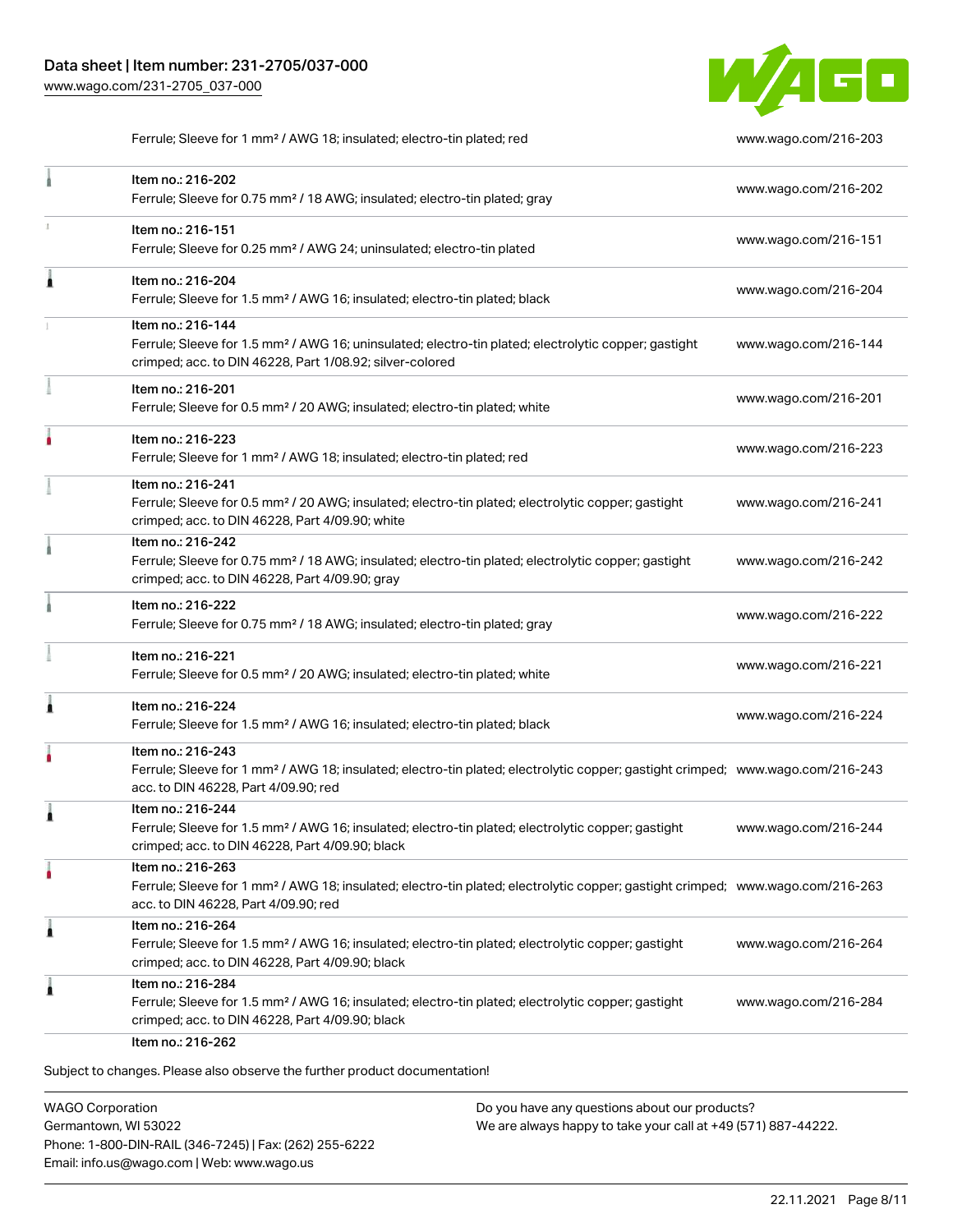## Data sheet | Item number: 231-2705/037-000

Phone: 1-800-DIN-RAIL (346-7245) | Fax: (262) 255-6222

Email: info.us@wago.com | Web: www.wago.us

[www.wago.com/231-2705\\_037-000](http://www.wago.com/231-2705_037-000)



|                                                         | Ferrule; Sleeve for 0.75 mm <sup>2</sup> / 18 AWG; insulated; electro-tin plated; electrolytic copper; gastight<br>crimped; acc. to DIN 46228, Part 4/09.90; gray                              |                                                                                                                |                                  | www.wago.com/216-262 |  |
|---------------------------------------------------------|------------------------------------------------------------------------------------------------------------------------------------------------------------------------------------------------|----------------------------------------------------------------------------------------------------------------|----------------------------------|----------------------|--|
|                                                         | Item no.: 216-301<br>Ferrule; Sleeve for 0.25 mm <sup>2</sup> / AWG 24; insulated; electro-tin plated; yellow                                                                                  |                                                                                                                |                                  | www.wago.com/216-301 |  |
|                                                         | Item no.: 216-321<br>Ferrule; Sleeve for 0.25 mm <sup>2</sup> / AWG 24; insulated; electro-tin plated; yellow                                                                                  |                                                                                                                |                                  | www.wago.com/216-321 |  |
|                                                         | Item no.: 216-322<br>Ferrule; Sleeve for 0.34 mm <sup>2</sup> / 22 AWG; insulated; electro-tin plated; green                                                                                   |                                                                                                                |                                  | www.wago.com/216-322 |  |
|                                                         | Item no.: 216-302<br>Ferrule; Sleeve for 0.34 mm <sup>2</sup> / 22 AWG; insulated; electro-tin plated; light turquoise                                                                         |                                                                                                                |                                  | www.wago.com/216-302 |  |
| Testing accessories                                     |                                                                                                                                                                                                |                                                                                                                |                                  |                      |  |
| Testing accessories                                     |                                                                                                                                                                                                |                                                                                                                |                                  |                      |  |
|                                                         | Item no.: 231-662<br>Test plugs for female connectors; for 7.5 mm and 7.62 mm pin spacing; 2,50 mm <sup>2</sup> ; light gray                                                                   |                                                                                                                |                                  | www.wago.com/231-662 |  |
| Marking accessories                                     |                                                                                                                                                                                                |                                                                                                                |                                  |                      |  |
| Marking strip                                           |                                                                                                                                                                                                |                                                                                                                |                                  |                      |  |
|                                                         | Item no.: 210-331/762-202<br>Marking strips; as a DIN A4 sheet; MARKED; 1-16 (100x); Height of marker strip: 2.3 mm/0.091 in; Strip<br>length 182 mm; Horizontal marking; Self-adhesive; white |                                                                                                                | /762-202                         | www.wago.com/210-331 |  |
|                                                         | Item no.: 210-332/762-020<br>Marking strips; as a DIN A4 sheet; MARKED; 1-20 (80x); Height of marker strip: 3 mm; Strip length 182<br>mm; Horizontal marking; Self-adhesive; white             |                                                                                                                | www.wago.com/210-332<br>/762-020 |                      |  |
| <b>Downloads</b><br>Documentation                       |                                                                                                                                                                                                |                                                                                                                |                                  |                      |  |
|                                                         |                                                                                                                                                                                                |                                                                                                                |                                  |                      |  |
| <b>Additional Information</b><br>Technical explanations |                                                                                                                                                                                                | 2019 Apr 3                                                                                                     | pdf<br>2.0 MB                    | Download             |  |
| <b>CAD files</b>                                        |                                                                                                                                                                                                |                                                                                                                |                                  |                      |  |
| CAD data                                                |                                                                                                                                                                                                |                                                                                                                |                                  |                      |  |
|                                                         | 2D/3D Models 231-2705/037-000                                                                                                                                                                  |                                                                                                                | <b>URL</b>                       | Download             |  |
| <b>CAE</b> data                                         |                                                                                                                                                                                                |                                                                                                                |                                  |                      |  |
|                                                         | EPLAN Data Portal 231-2705/037-000                                                                                                                                                             |                                                                                                                | URL                              | Download             |  |
|                                                         | ZUKEN Portal 231-2705/037-000                                                                                                                                                                  |                                                                                                                | <b>URL</b>                       | Download             |  |
|                                                         | Subject to changes. Please also observe the further product documentation!                                                                                                                     |                                                                                                                |                                  |                      |  |
| <b>WAGO Corporation</b><br>Germantown, WI 53022         |                                                                                                                                                                                                | Do you have any questions about our products?<br>We are always happy to take your call at +49 (571) 887-44222. |                                  |                      |  |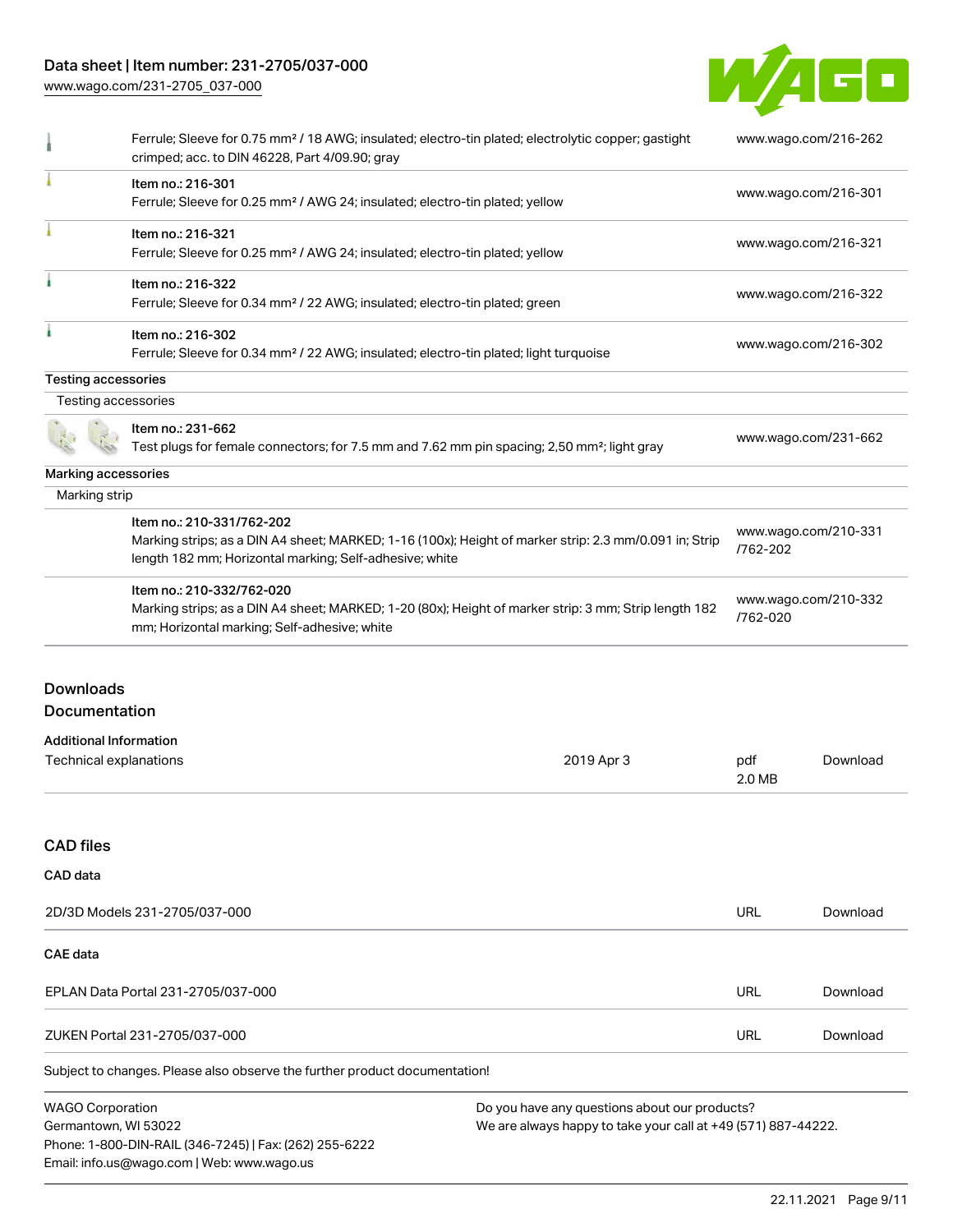

EPLAN Data Portal 231-2705/037-000 URL [Download](https://www.wago.com/global/d/EPLAN_URLS_231-2705_037-000)

## Environmental Product Compliance

### Compliance Search

| Environmental Product Compliance 231-2705/037-000                                                      | URL | Download |
|--------------------------------------------------------------------------------------------------------|-----|----------|
| 2-conductor female connector; Push-in CAGE CLAMP <sup>®</sup> ; 2.5 mm <sup>2</sup> ; Pin spacing 7.62 |     |          |
| mm; 5-pole; Lateral locking levers; 2,50 mm <sup>2</sup> ; orange                                      |     |          |

### Installation Notes

Conductor termination

Operating Push-in CAGE CLAMP® is easy, fast and identical to that of CAGE CLAMP®. The screwdriver is fully inserted into the operating slot, holding Push-in CAGE CLAMP® open. After the conductor has been inserted into the clamping unit and the screwdriver been withdrawn, the conductor is clamped safely. Solid and fine-stranded conductors < 0.5 mm² (20 AWG) are terminated and removed using a screwdriver.

Conductor termination

Subject to changes. Please also observe the further product documentation!

WAGO Corporation Germantown, WI 53022 Phone: 1-800-DIN-RAIL (346-7245) | Fax: (262) 255-6222 Email: info.us@wago.com | Web: www.wago.us